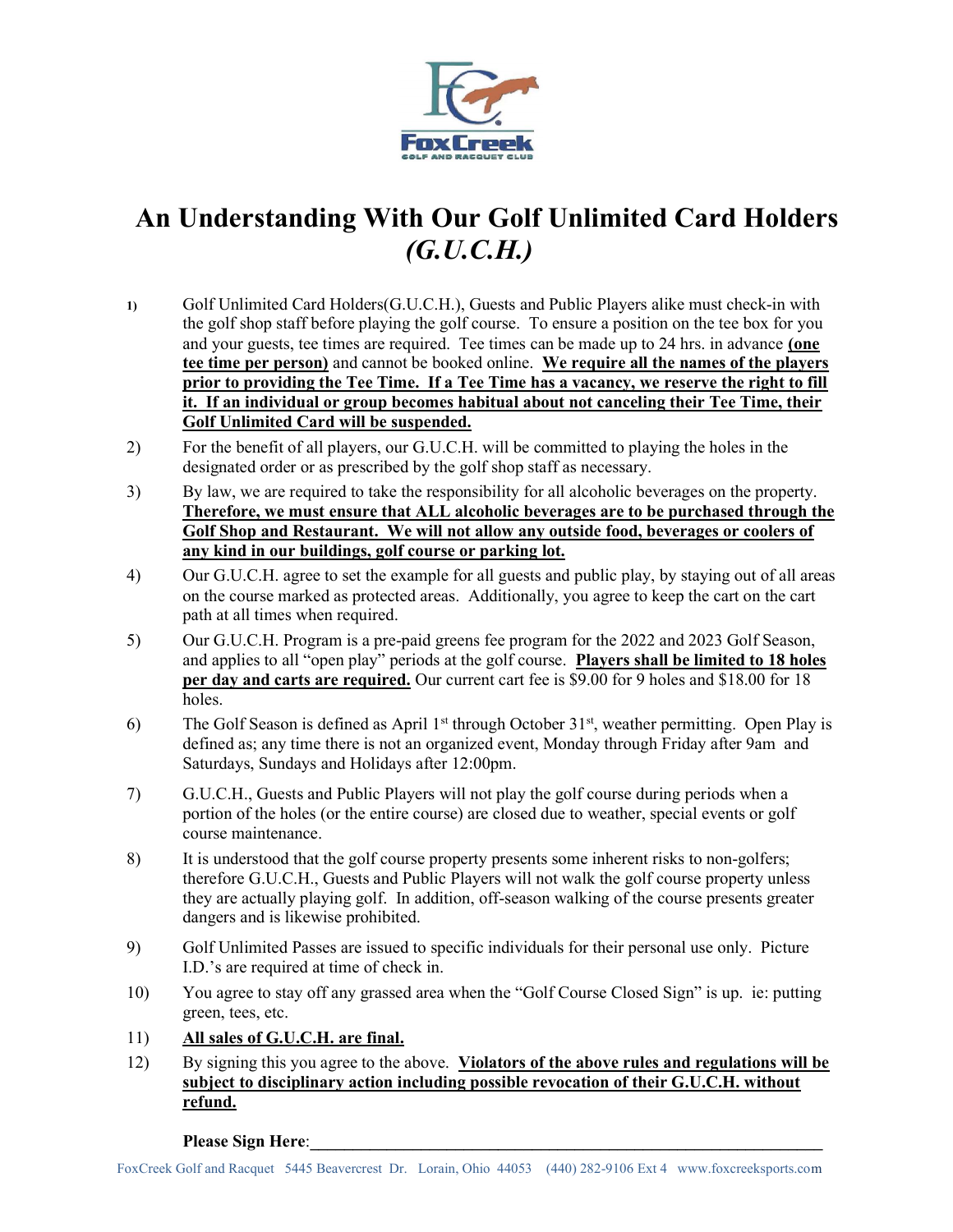

## Golf Unlimited Card Holder Application

| <b>Name</b>    |  |
|----------------|--|
| <b>Address</b> |  |
|                |  |
| <b>Phone</b>   |  |
| Email          |  |
| <b>DOB</b>     |  |